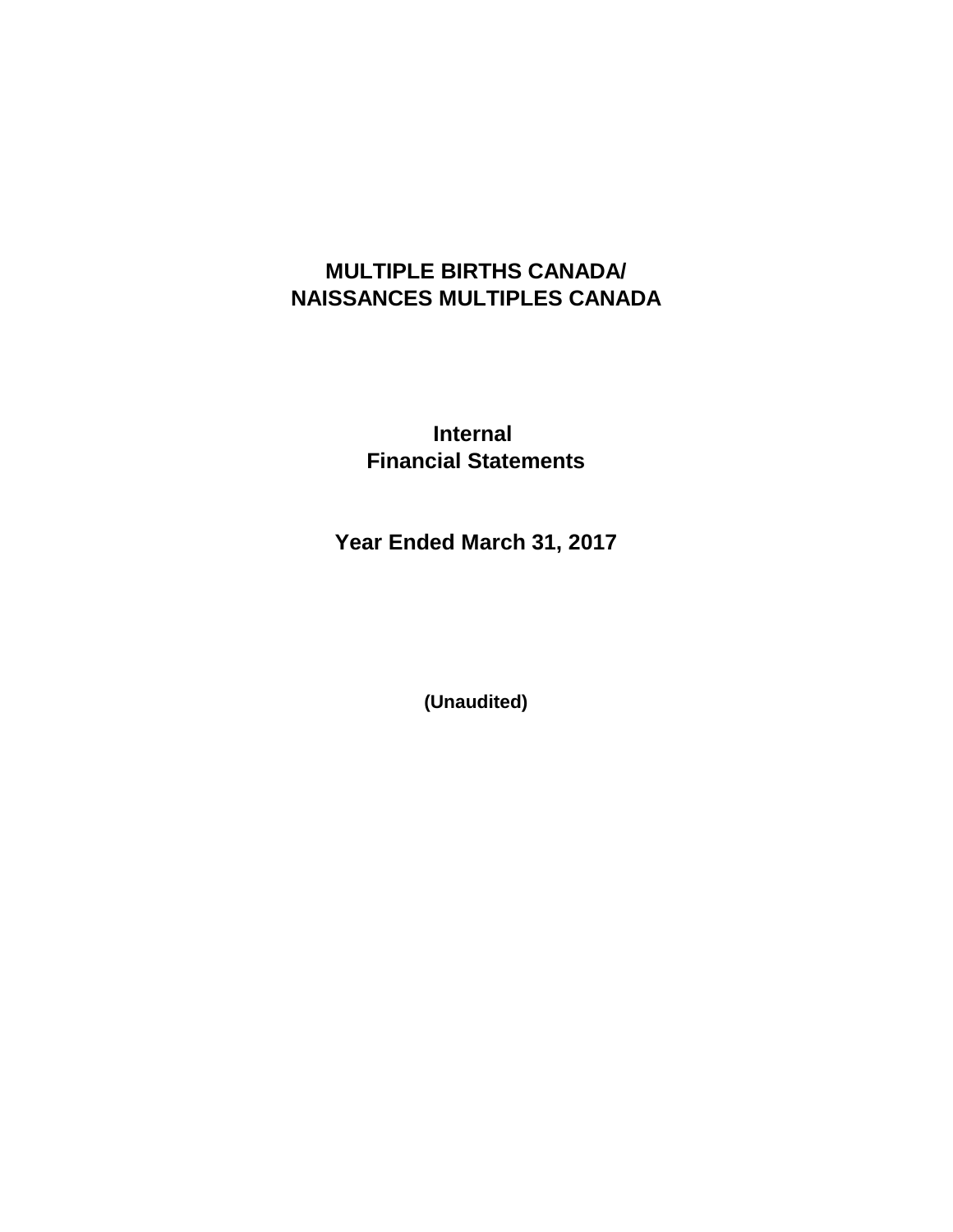### Multiple Births Canada/Naissances multiples Canada (Incorporated under the Canada Corporations Act)

### Balance Sheet - March 31, 2017

|                                                                                                              | 2017                          | 2016                                |  |
|--------------------------------------------------------------------------------------------------------------|-------------------------------|-------------------------------------|--|
| <b>ASSETS</b>                                                                                                |                               |                                     |  |
| <b>Current</b><br>Cash<br><b>Accounts Receivable</b><br><b>Prepaid Expenses</b><br><b>Computer Equipment</b> | \$<br>8,220<br>1,090<br>4,581 | \$<br>1,962<br>3,049<br>1,139<br>11 |  |
|                                                                                                              | \$<br>13,891                  | \$<br>6,161                         |  |
| <b>LIABILITIES</b>                                                                                           |                               |                                     |  |
| <b>Current</b><br>Accounts Payable and Accrued Liabilities                                                   | \$<br>1,076<br>1,076          | \$<br>1,619<br>1,619                |  |
| <b>SURPLUS</b>                                                                                               | 12,815                        | 4,542                               |  |
|                                                                                                              | 13,891<br>S                   | 6,161<br>\$                         |  |

See accompanying notes

Approved on behalf of the Board:

Statha MAly (Director)<br>Shirley Pental

(Director)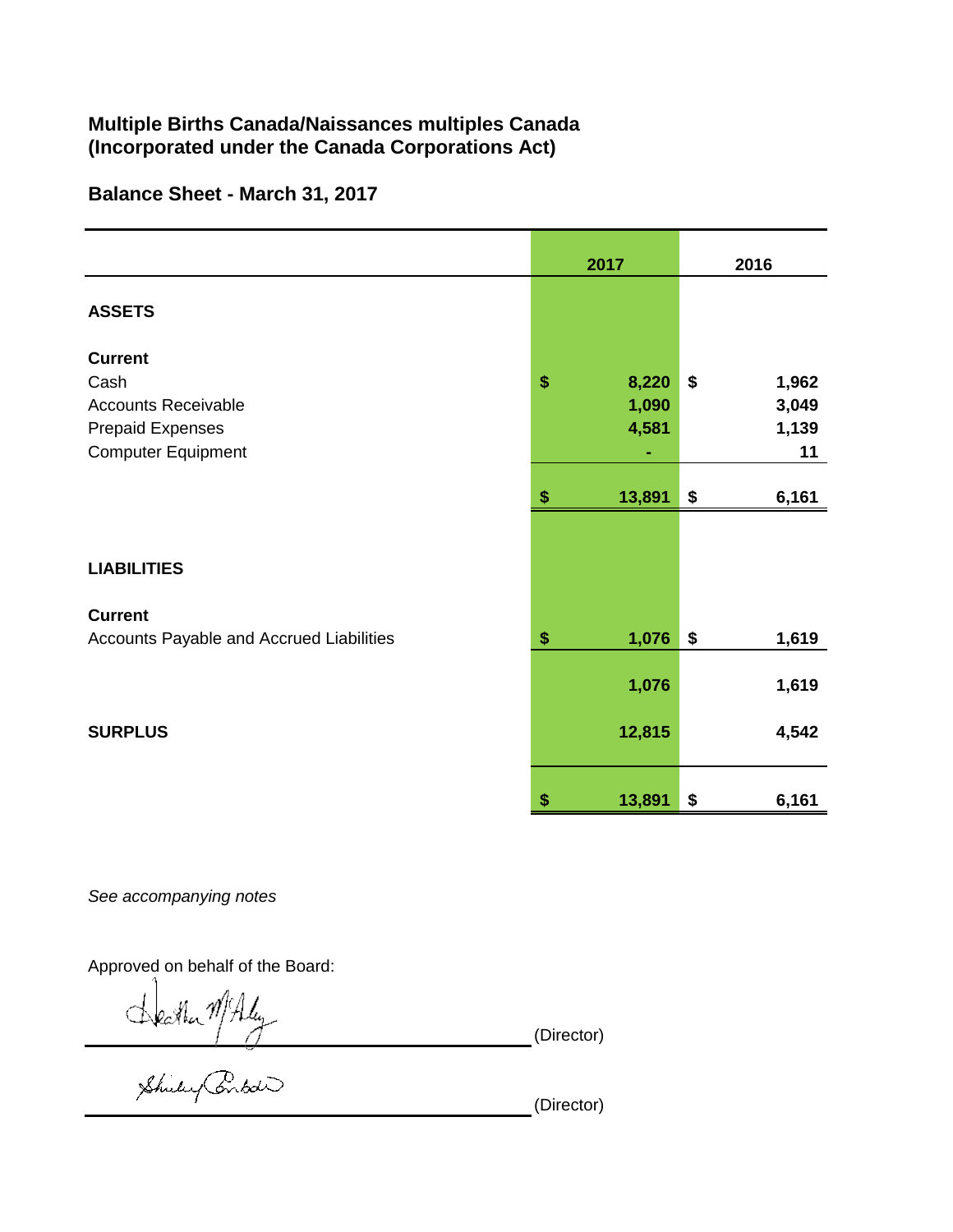## **Multiple Births Canada/Naissances multiples Canada Statement of Revenues and Expenses and Surplus**

## **Year Ended March 31, 2017**

|                                        | 2017 |               |                |               | 2016                      |               |
|----------------------------------------|------|---------------|----------------|---------------|---------------------------|---------------|
|                                        |      | <b>Actual</b> |                | <b>Budget</b> |                           | <b>Actual</b> |
|                                        |      |               |                |               |                           |               |
| <b>REVENUES</b>                        |      |               |                |               |                           |               |
| Memberships                            | \$   | 18,825        | \$             | 19,500        | \$                        | 19,482        |
| Subscriptions                          |      |               |                |               |                           | 350           |
| Conference Income                      |      | 55            |                |               |                           | 170           |
| Sponsorships and Grants                |      |               |                |               |                           | 5,700         |
| Donations/In-kind Donations            |      | 9,694         |                | 10,000        |                           | 6,643         |
| Advertising                            |      | 290           |                | 500           |                           | 135           |
| <b>Commission and Affiliate Income</b> |      | 165           |                | 100           |                           | 119           |
| <b>Publications and Resources</b>      |      | 71            |                |               |                           | 140           |
|                                        | \$   | 29,100        | \$             | 30,100        | $\boldsymbol{\mathsf{s}}$ | 32,739        |
|                                        |      |               |                |               |                           |               |
| <b>EXPENSES</b>                        |      |               |                |               |                           |               |
| <b>Board of directors</b>              |      |               |                |               |                           |               |
| Interim Meetings                       | \$   | 824           | $\mathfrak{S}$ | 500           | \$                        | 3,705         |
| <b>Conference Expense</b>              |      | 3,127         |                | 3,500         |                           | 3,295         |
| <b>Expenses</b>                        |      |               |                | 500           |                           |               |
| <b>Business office</b>                 |      |               |                |               |                           |               |
| Honorarium - Office                    |      | 12,000        |                | 12,000        |                           | 17,667        |
| Honorarium - Bookkeeper                |      | 1,000         |                | 1,000         |                           | 1,000         |
| <b>Facilities</b>                      |      | 538           |                | 650           |                           | 274           |
| Telephone and Internet                 |      | 493           |                | 800           |                           | 1,137         |
| Postage                                |      |               |                | 100           |                           | 94            |
| <b>Supplies</b>                        |      | 234           |                | 250           |                           | 132           |
| HST / GST Expense                      |      | 182           |                | 750           |                           | 611           |
| <b>Charitable Status</b>               |      | 20            |                | 50            |                           |               |

**Cont. /**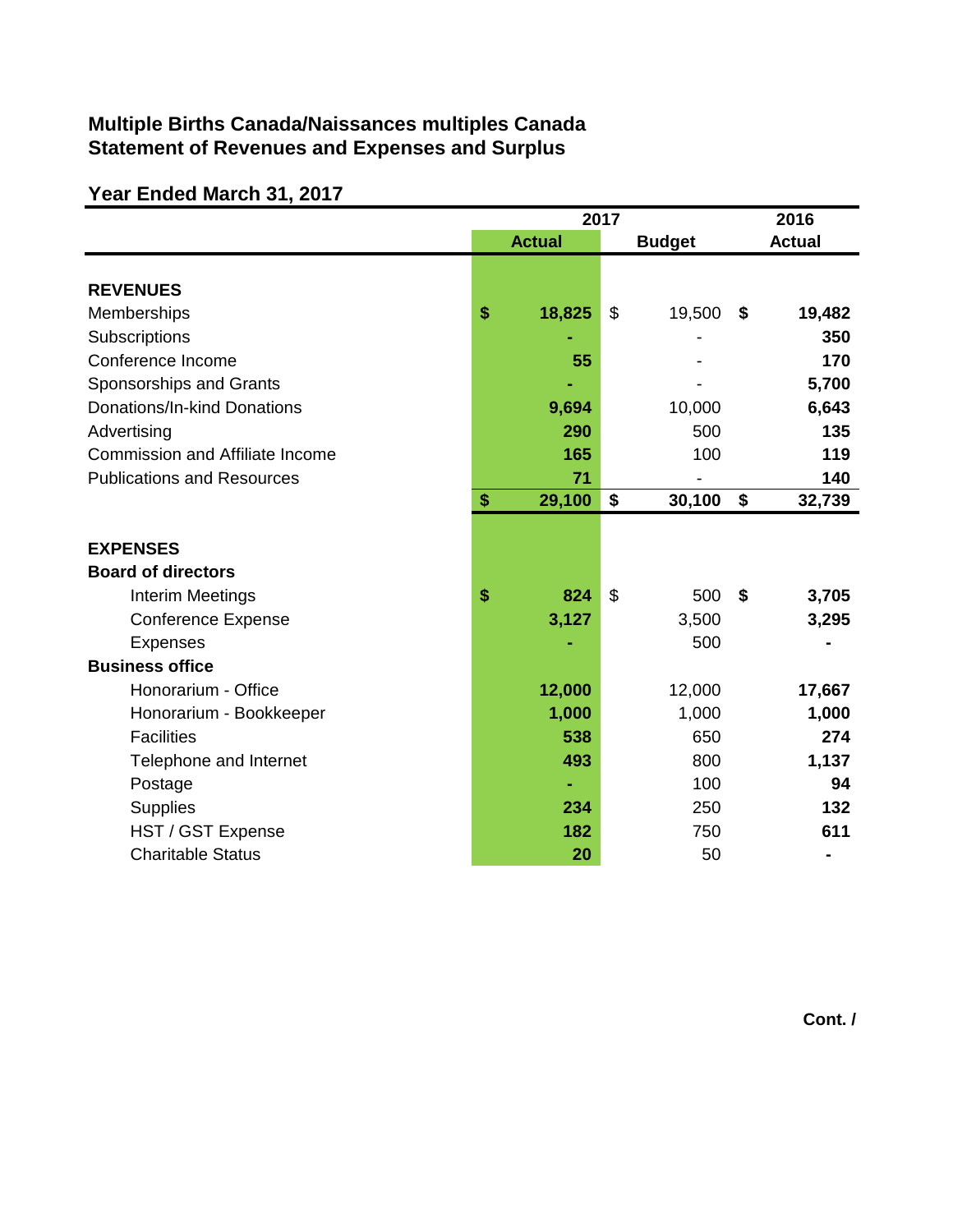## **Multiple Births Canada/Naissances multiples Canada Statement of Revenues and Expenses and Surplus**

# **Year Ended March 31, 2017**

|                                                                   | 2017          | 2016          |               |
|-------------------------------------------------------------------|---------------|---------------|---------------|
|                                                                   | <b>Actual</b> | <b>Budget</b> | <b>Actual</b> |
| <b>EXPENSES continued</b>                                         |               |               |               |
| Advertising                                                       |               |               | 319           |
| Conference/Retreat                                                | 109           |               | 838           |
| Grant                                                             | 500           | 1,000         |               |
| <b>Electronic Communications</b>                                  | 277           | 300           | 664           |
| Project Expense                                                   |               | 6,625         |               |
| <b>Board Training</b>                                             |               |               | 1,106         |
| Insurance                                                         | 1,237         | 1,250         | 1,192         |
| <b>Miscellaneous</b>                                              |               | 425           | 227           |
| Dues and Memberships                                              | 150           | 150           | 190           |
| <b>Service Charges</b>                                            | 125           | 250           | 146           |
| Depreciation                                                      | 11            |               | 5             |
|                                                                   | 20,827        | 30,100        | 32,602        |
| <b>EXCESS OF REVENUE OVER EXPENSES</b><br>(EXPENSES OVER REVENUE) | \$<br>8,273   |               | 137<br>\$     |
| SURPLUS, BEGINNING OF YEAR                                        | 4,542         |               | 4,405         |
| <b>SURPLUS, END OF YEAR</b>                                       | \$<br>12,815  |               | 4,542<br>5    |